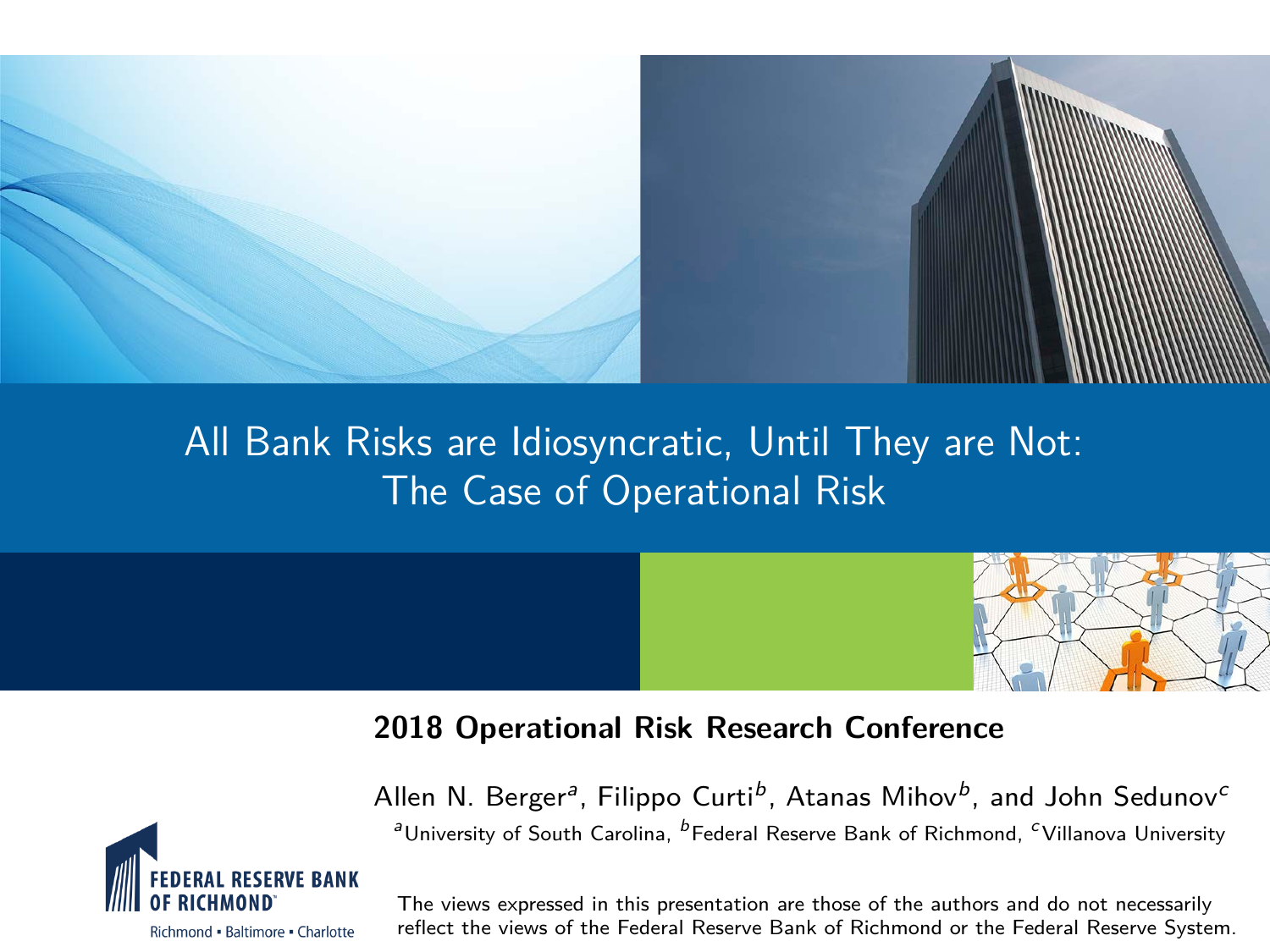<span id="page-1-0"></span>

| Introduction                     | Data | <b>Results</b> | Conclusion |
|----------------------------------|------|----------------|------------|
| $\bullet$ 0000                   | 0000 | 000000         |            |
| Systemic Risk & Operational Risk |      |                |            |

**Systemic risk** is broadly defined as the risk imposed by interlinkages and interdependencies in the financial system, where the breakdown of a single entity can cause a cascading failure, which could potentially bring down the entire system.

**Operational risk** is the risk of loss resulting from inadequate or failed internal processes, people, and systems or from external events. Operational risk is often perceived as a largely idiosyncratic risk for a given institution with limited systemic implications.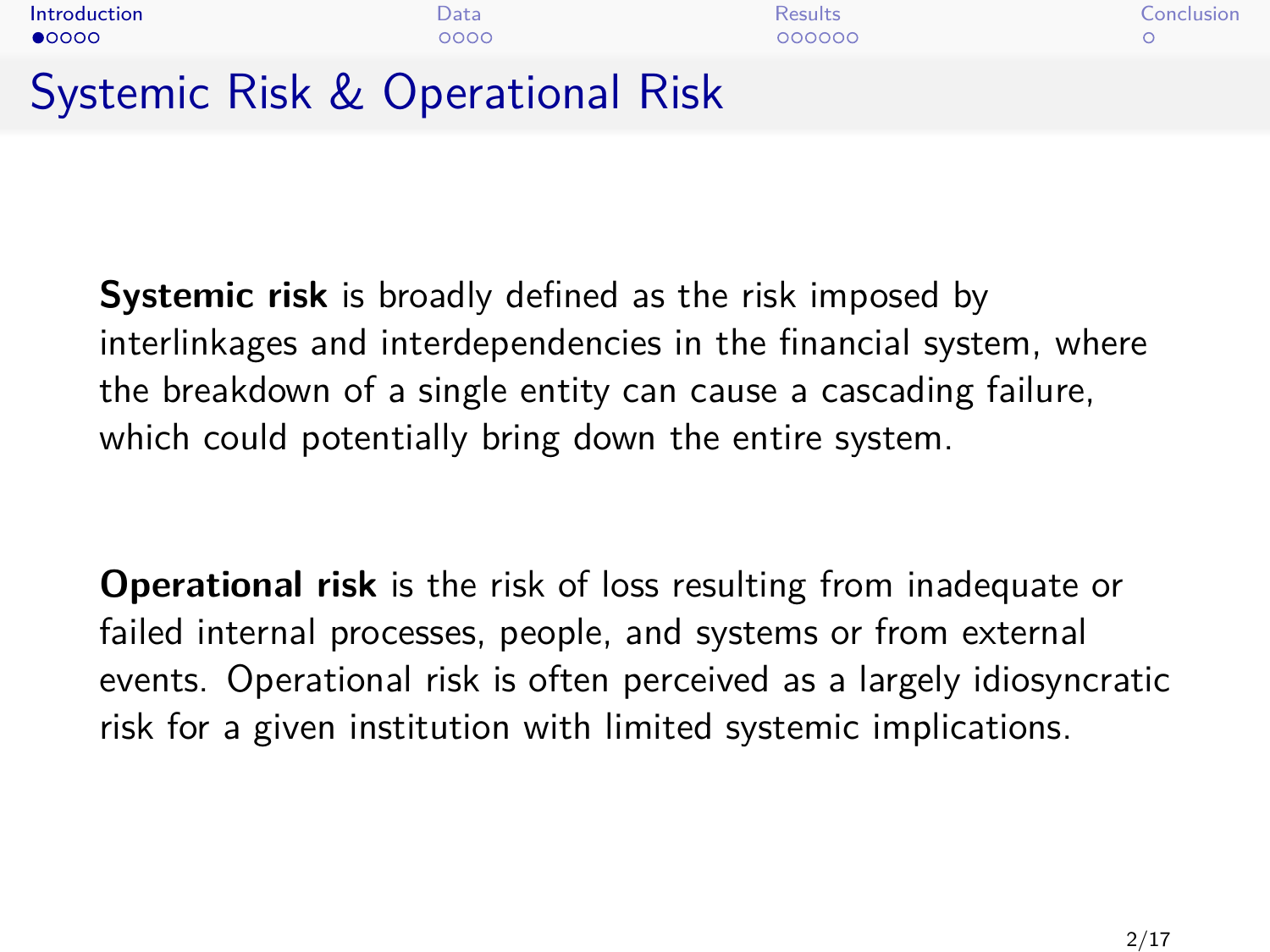| Introduction | $\mathcal{Q}$ ata | Results: | Conclusion |
|--------------|-------------------|----------|------------|
| 00000        | 2000              | 000000   |            |

# Could Operational and Systemic Risks be Related?

Operational losses at major financial institutions, even when "idiosyncratic", can potentially pose a threat within an interconnected financial system if they are big enough.

Similarly, if large losses are not random but rather are clustered through time, that might amplify systemic effects.

### **Some examples**:

- Large-scale fraud might affect multiple institutions or entail counter-party risk (e.g., Bernard Madoff, rogue trading)
- Common business practices or similarly structured financial products expose institutions to correlated legal risk (e.g., the failure of ARS markets in 2008, RMBS-related litigation)
- Execution or delivery problems at an important institution can quickly propagate across other market participants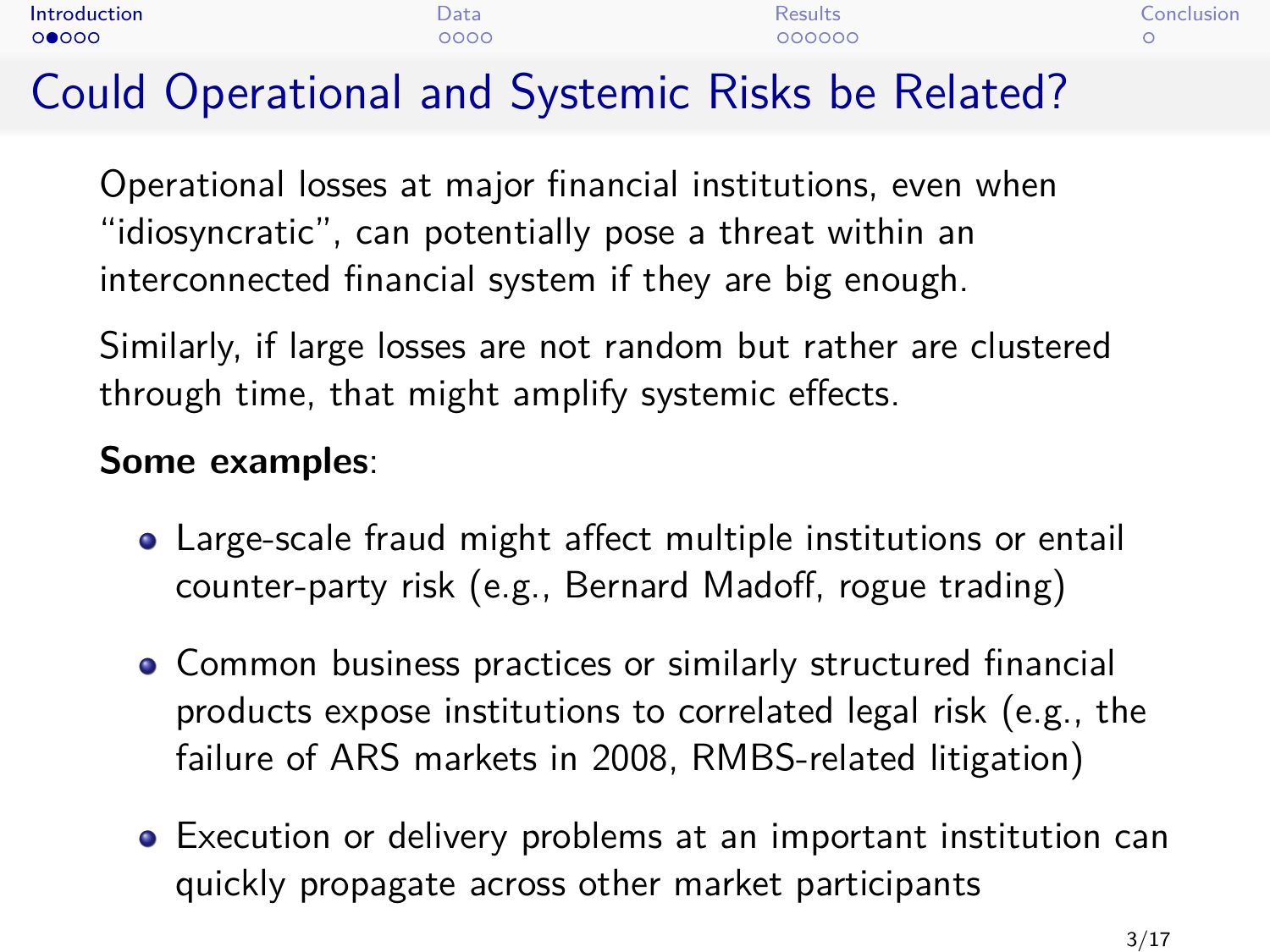

- Higher operational losses are associated with increased systemic risk at U.S. banking organizations
- The association is magnified:
	- · In adverse macroeconomic environment
	- For institutions that are closer to distress
- The association is driven by:
	- Operational losses in the following event types: Internal Fraud (IF); Clients, Products and Business Practices (CPBP); Execution, Delivery and Process Management (EDPM)
	- High-severity operational risk tail events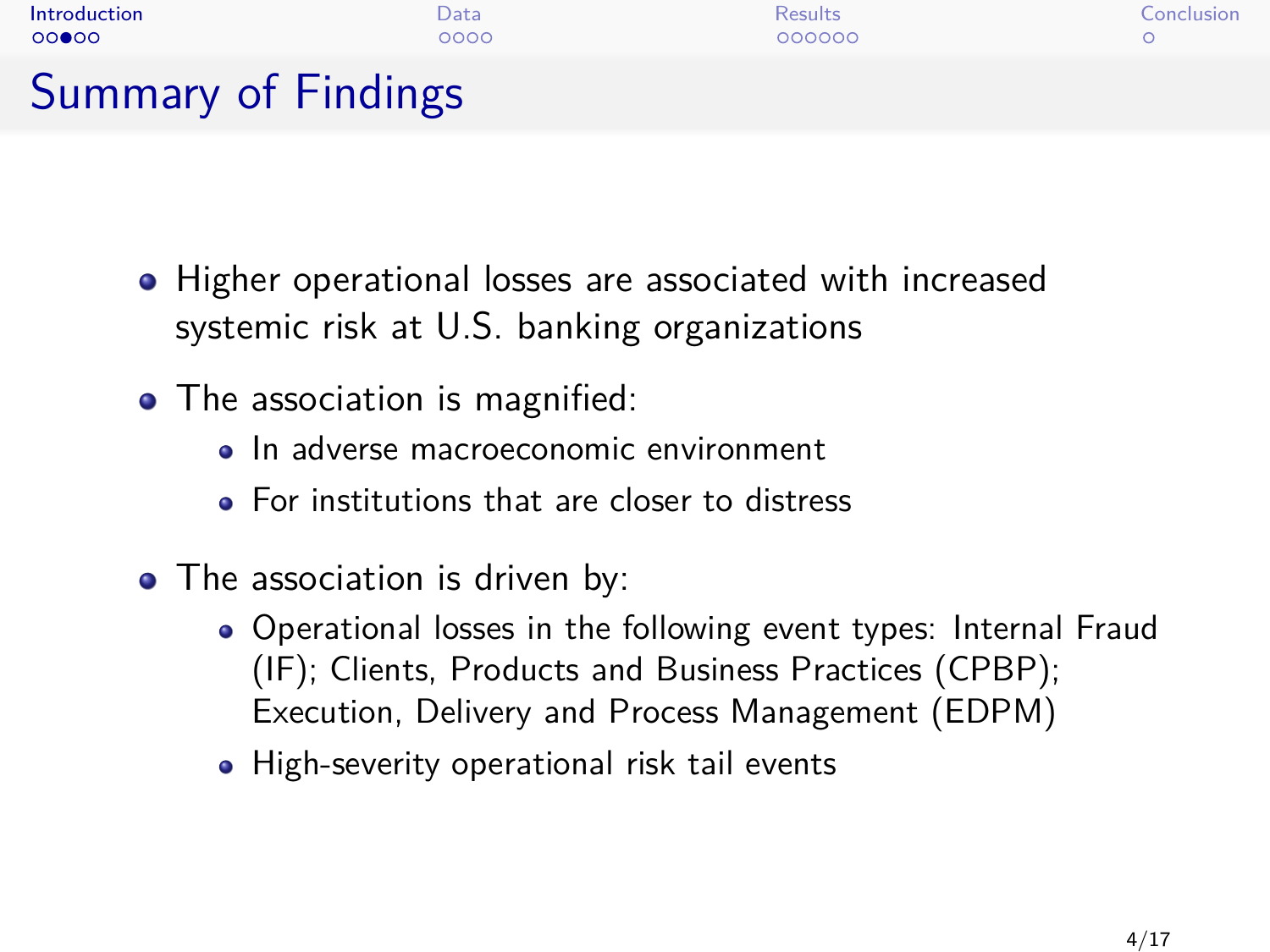| Introduction  | Data | Results | Conclusion |
|---------------|------|---------|------------|
| 00000         | 0000 | 000000  |            |
| ni iliyo kata |      |         |            |

## Related Literature

Our study contributes to the following literature on:

- **•** Systemic risk
	- The nature of systemic risk (e.g., Brunnermeier et al.(2012), and Engle et al.(2014))
	- The impact of regulatory actions on systemic risk (e.g., Berger et al. (2017), and Sedunov (2018))
- **•** Operational risk
	- Determinants of operational risk (e.g., Chernobai et al.(2012), Cope et al.(2012), and Wang and Hsu (2013))
	- Operational risk and the macroeconomic environment (e.g., Hess (2011), Cope and Carrivick (2013), Abdymomunov et al. (2017))
	- Impact of operational risk (e.g. Cummins et al.(2006), and de Fontnouvelle et al.(2006)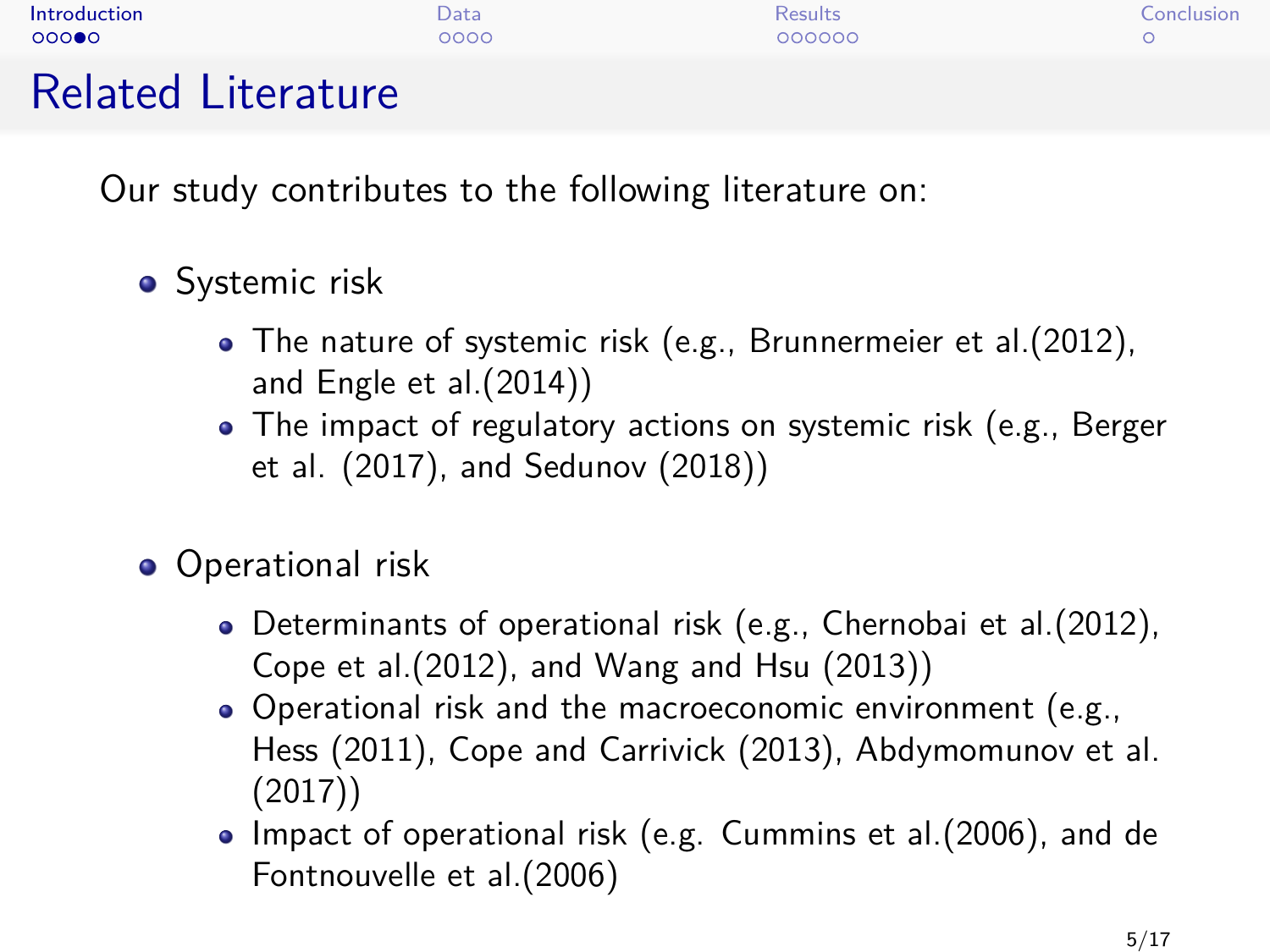| Introduction               | Data | <b>Results</b> | Conclusion |
|----------------------------|------|----------------|------------|
| 0000                       | 0000 | 000000         |            |
| <b>Policy Implications</b> |      |                |            |

Our results support that:

- Firm capitalizations should reflect exposure to tail operational risk, as large-scale operational risk events could pose a threat to systemic stability (e.g., convex weighting of tail events)
- In calculating operational risk-based regulatory capital, relatively larger weights be applied to the income components generated by retail banking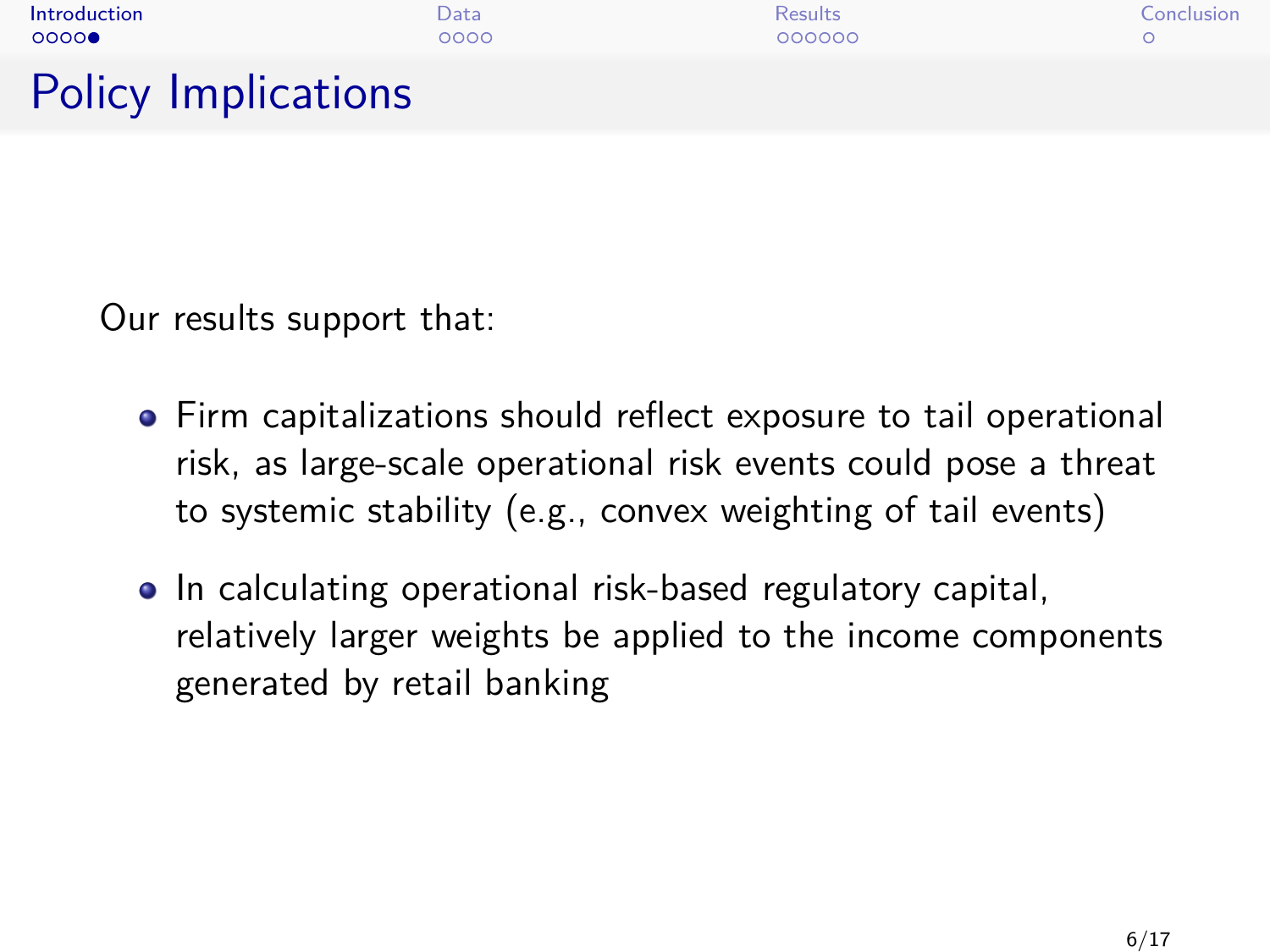<span id="page-6-0"></span>

**Data sources**: FR Y-14 (operational losses); FR Y-9C (financial statement data); CRSP (stock returns); FRED (macroeconomic data)

#### **Final data set is a panel**:

- 26 large publicly traded US BHCs subject to DFAST (with total assets  $\ge$  \$50B)
- 1070 BHC-quarter observations over [2002:Q1-2016:Q4]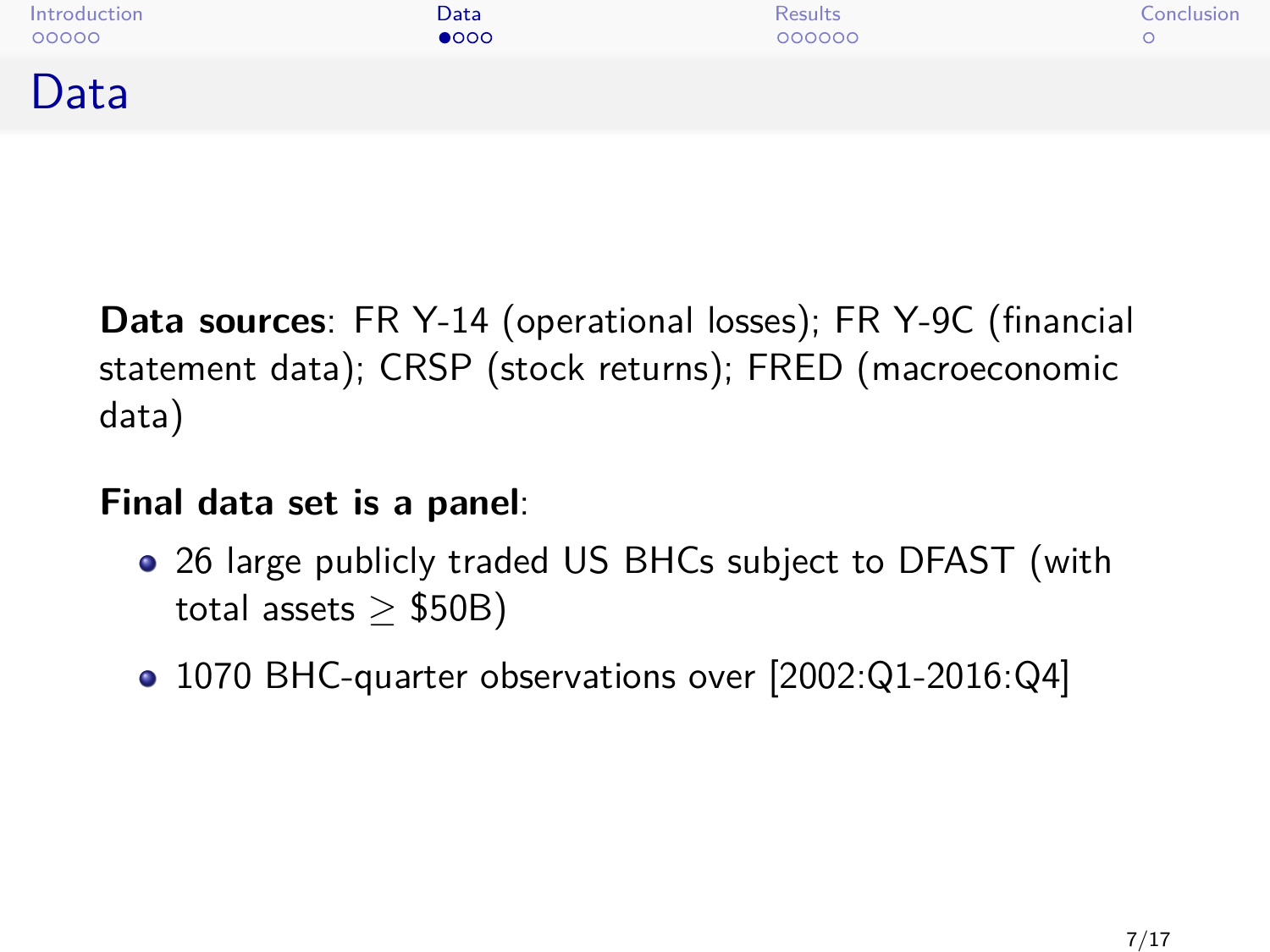

BHC systemic risk is measured as the first principal component of:

- Systemic Expected Shortfall (SES): measures a BHC's ropensity to be undercapitalized when the system as a whole is undercapitalized
- Expected Capital Shortfall (SRISK): measures how much capital a BHC would need in stress to maintain 8% book equity to assets ratio
- Change in Conditional Value at Risk (∆ CoVaR): measures the change in the value at risk of the financial system conditional on a BHC being in distress relative to the BHC being in a median state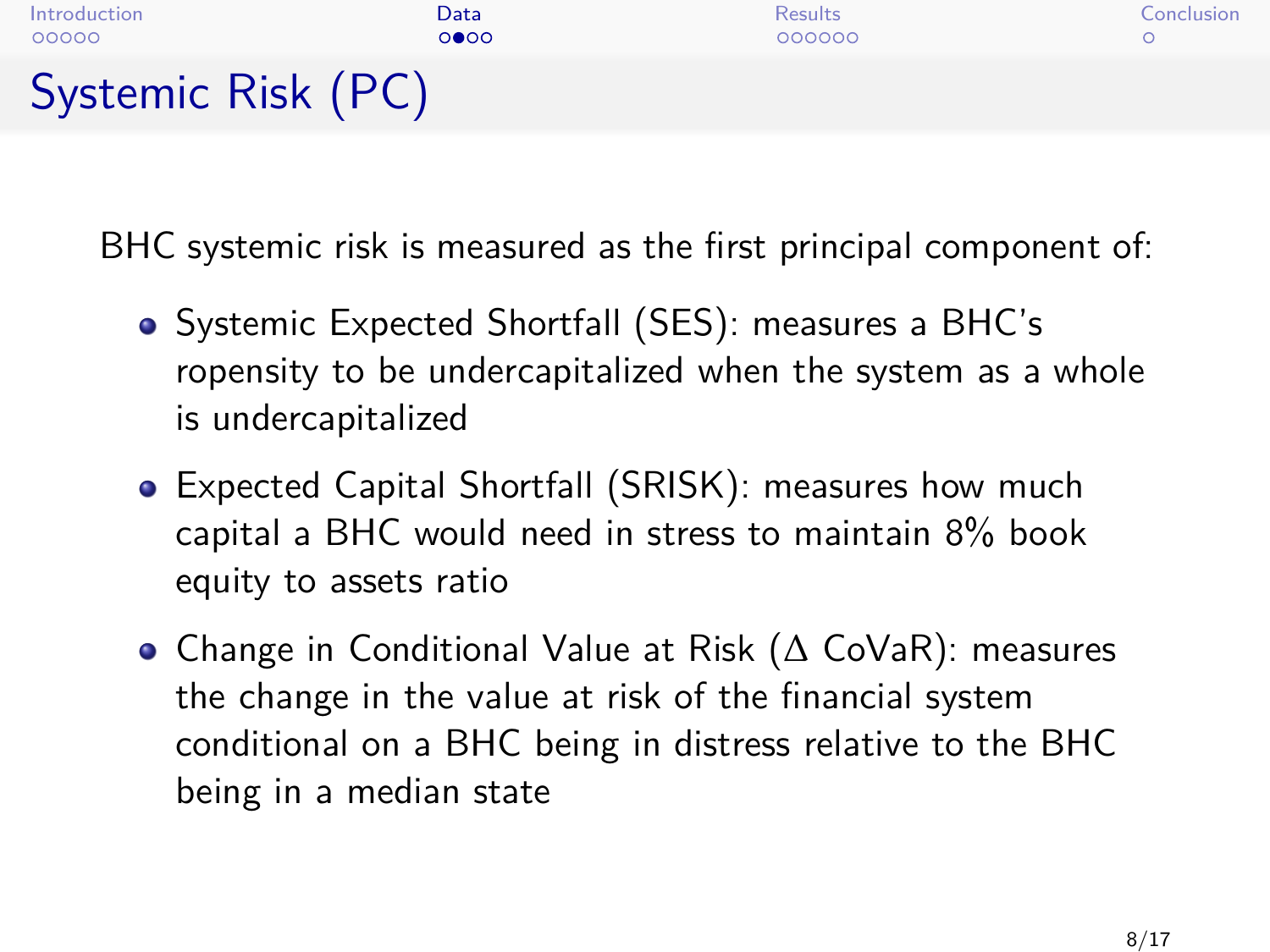| Introduction            | Data | <b>Results</b> | Conclusion |
|-------------------------|------|----------------|------------|
| 00000                   | 0000 | 000000         |            |
| <b>Operational Risk</b> |      |                |            |

- **OpLoss**: The financial impact sum of operational loss events incurred by a BHC over a calendar quarter in billions of U.S. Dollars.
- **N Tail Evt**: The number of loss events incurred by a BHC over a calendar quarter that have a ratio of loss amount to BHC assets higher than the  $99.0<sup>th</sup>$ ,  $99.5<sup>th</sup>$  or  $99.9<sup>th</sup>$  quantile of the unconditional distribution of the ratio.
- **N Body Evt**: The number of loss events incurred by a BHC over a calendar quarter that have a ratio of loss amount to BHC assets lower than the 99.0<sup>th</sup>, 99.5<sup>th</sup> or 99.9<sup>th</sup> quantile of the unconditional distribution of the ratio.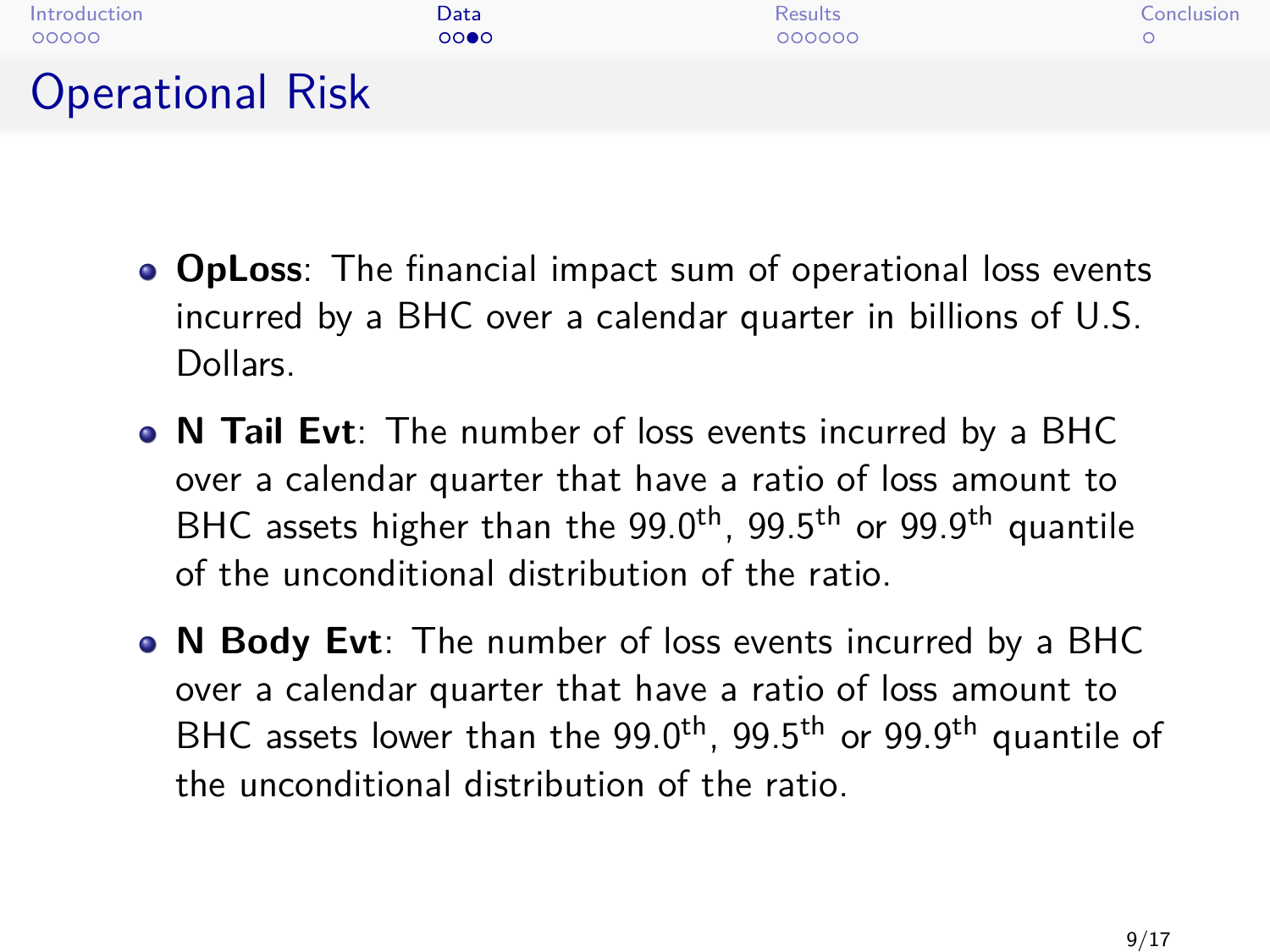| Introduction           | Data | <b>Results</b> | Conclusion |
|------------------------|------|----------------|------------|
| 00000                  | 000  | 000000         |            |
| <b>Visual Evidence</b> |      |                |            |

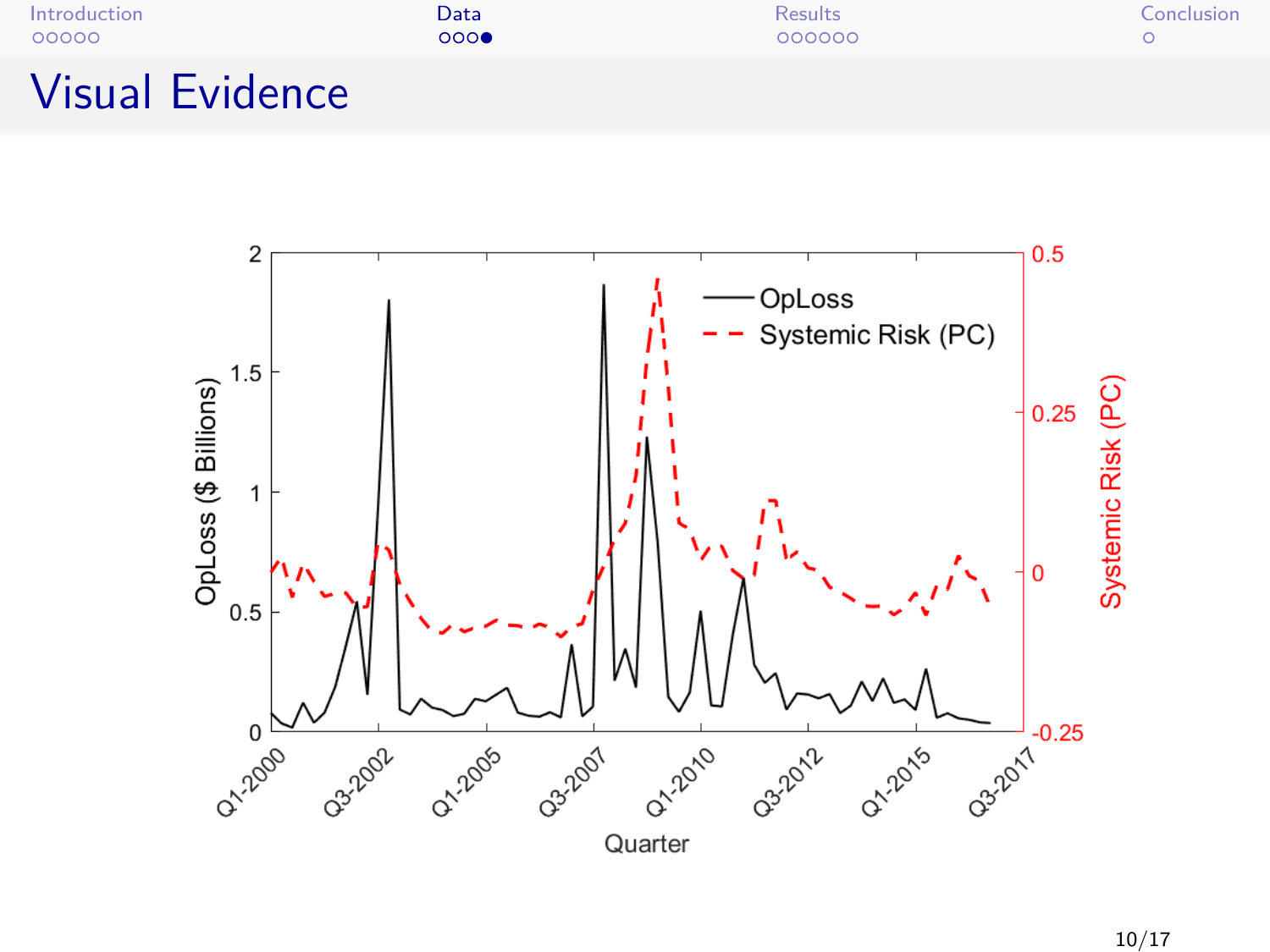<span id="page-10-0"></span>

| Introduction                     | Data | <b>Results</b> | Conclusion |
|----------------------------------|------|----------------|------------|
| 00000                            | 0000 | 000000         |            |
| <b>Regression Specifications</b> |      |                |            |

Ordinary Least Squares:

Systemic Risk<sub>it</sub> =  $\beta_i + \beta_j + \beta_1$  Operational Risk<sub>it</sub> +  $\beta_k$  Ctrls<sub>it</sub> +  $\epsilon_{i,t}$ 

where *β*<sub>i</sub> denote BHC fixed effects and *β*<sub>t</sub> denote time fixed effects (year and seasonality). Operational Risk<sub>i,t</sub> measures operational risk of BHC  $i$  in quarter  $t$ .  $\mathcal{C}\textit{trls}_{i,t}$  is a set of BHC-level controls including bank size, market-to-book ratio, non-interest to interest income ratio, RoA, risk management quality, leverage as well as proxies for credit risk, liquidity risk and interest rate risk. Standard errors are clustered at the BHC and quarter levels.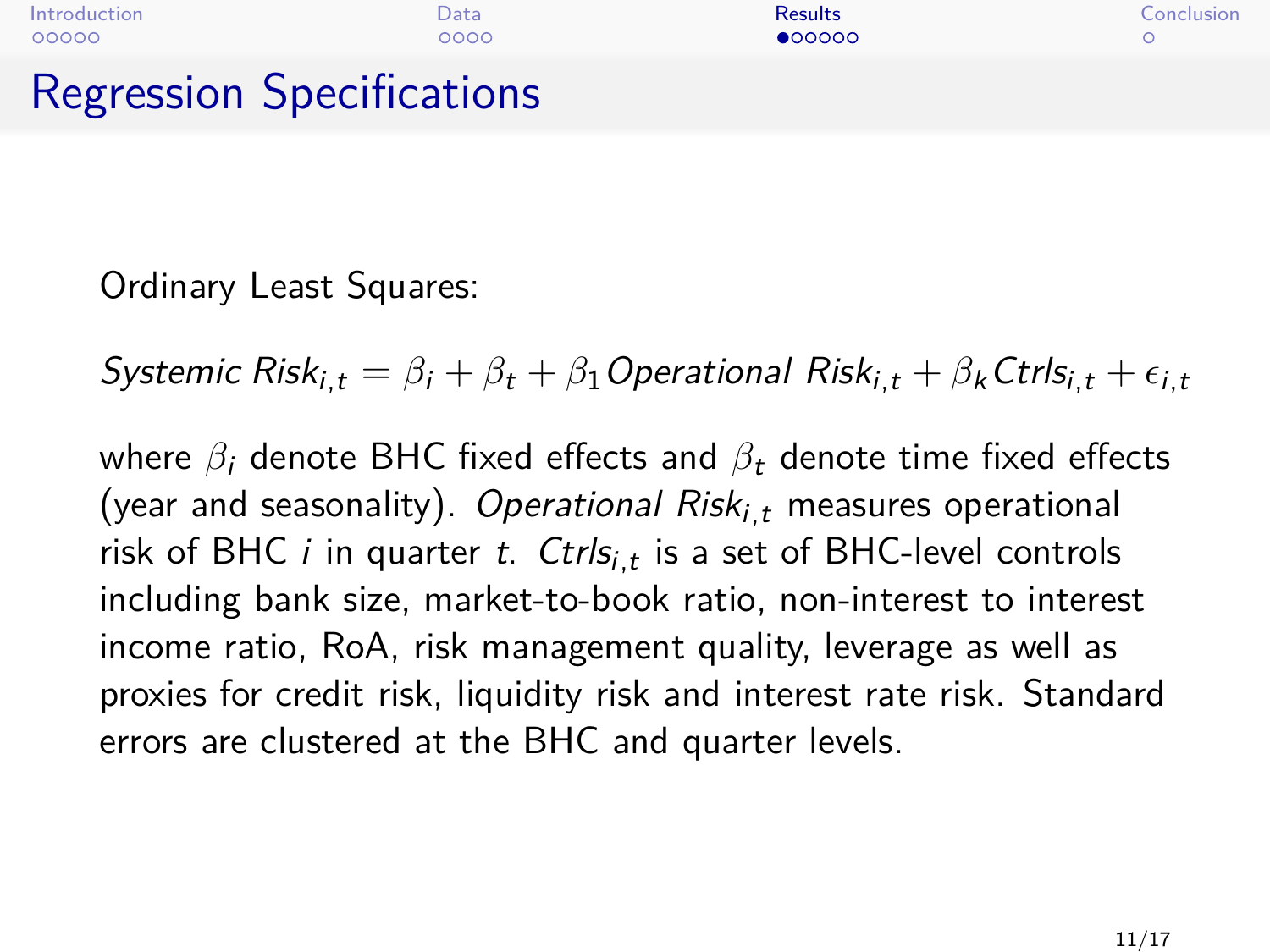| Introduction                         | Data | <b>Results</b> | Conclusion |
|--------------------------------------|------|----------------|------------|
| 00000                                | 0000 | 000000         |            |
| Systemic Risk and Operational Losses |      |                |            |

Operational losses are positively related to BHC systemic risk.

|                     | Systemic Risk (PC) |            |            |            |  |  |
|---------------------|--------------------|------------|------------|------------|--|--|
|                     | (1)                | (2)        | (3)        | (4)        |  |  |
| Ln(OpLoss)          | $0.085***$         | $0.078***$ | $0.073***$ | $0.067***$ |  |  |
| <b>BHC Controls</b> | Yes                | Yes        | Yes        | Yes        |  |  |
| <b>BHC FE</b>       | No                 | Yes        | No         | Yes        |  |  |
| Time FE             | No                 | No         | Yes        | Yes        |  |  |
| N                   | 1,070              | 1,070      | 1,070      | 1,070      |  |  |
| Adj $R^2$           | 0.404              | 0.481      | 0.562      | 0.599      |  |  |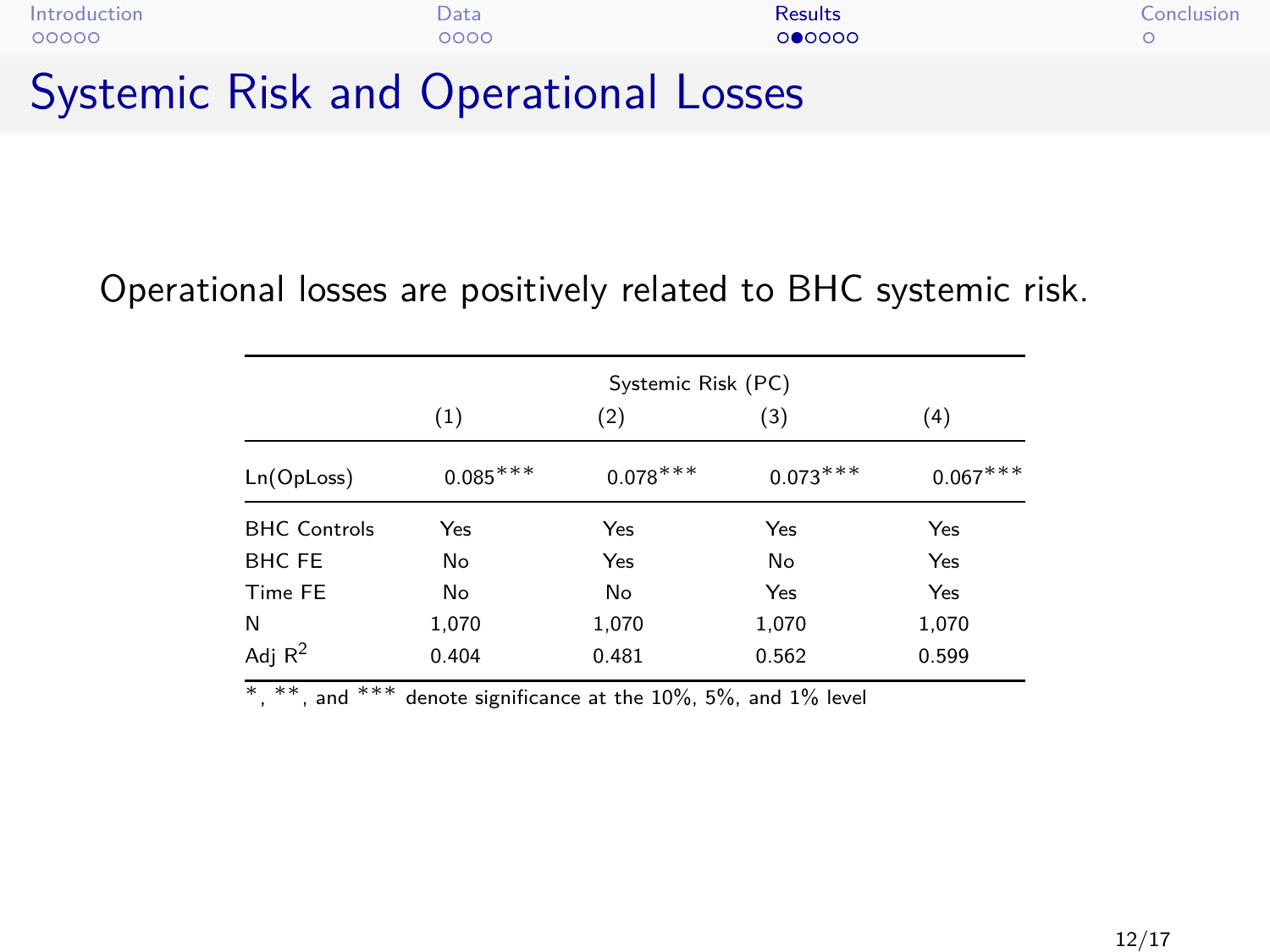| Introduction | Data | <b>Results</b>                                  | Conclusion |
|--------------|------|-------------------------------------------------|------------|
| 00000        | 0000 | 000000                                          |            |
|              |      | Operational Loss Event Types and Business Lines |            |

When we estimate the relation between systemic risk and operational losses by event type, we find that:

Losses in IF, CPBP and EDPM are the primary drivers of the significant relation

When we estimate the relation between systemic risk and operational losses by business line, we find that:

Losses from retail banking and "corporate-other" are the primary drivers of the significant relation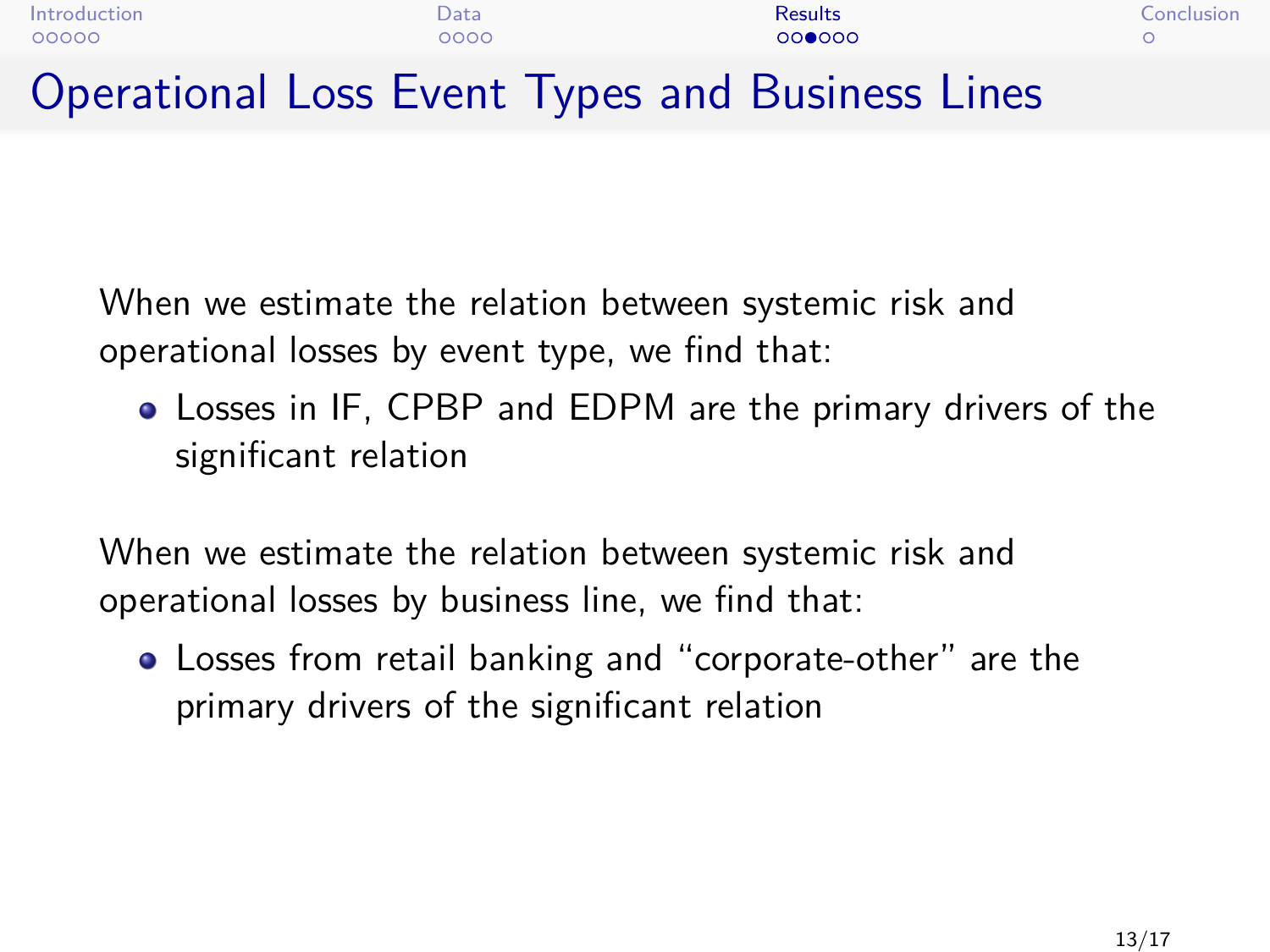| Introduction                 | Data | <b>Results</b> | Conclusion |
|------------------------------|------|----------------|------------|
| 00000                        | 0000 | $000$ $00$     |            |
| <b>Tail Operational Risk</b> |      |                |            |

The positive association between systemic risk and operational risk is driven by tail operational losses.

|                     | Systemic Risk (PC) |          |            |            |          |            |
|---------------------|--------------------|----------|------------|------------|----------|------------|
|                     | (1)                | (2)      | (3)        | (4)        | (5)      | (6)        |
| N Tail Evt 99.0     | $0.251***$         |          | $0.267***$ |            |          |            |
| N Body Evt 99.0     |                    | $-0.009$ | $-0.009$   |            |          |            |
| N Tail Evt 99.5     |                    |          |            | $0.569***$ |          | $0.567***$ |
| N Body Evt 99.5     |                    |          |            |            | $-0.009$ | $-0.009$   |
| <b>BHC</b> Controls | Yes                | Yes      | Yes        | Yes        | Yes      | Yes        |
| <b>BHC FE</b>       | Yes                | Yes      | Yes        | Yes        | Yes      | Yes        |
| Time FE             | Yes                | Yes      | Yes        | Yes        | Yes      | Yes        |
| N                   | 1.070              | 1,070    | 1.070      | 1,070      | 1.070    | 1,070      |
| Adj $R^2$           | 0.587              | 0.590    | 0.591      | 0.588      | 0.590    | 0.592      |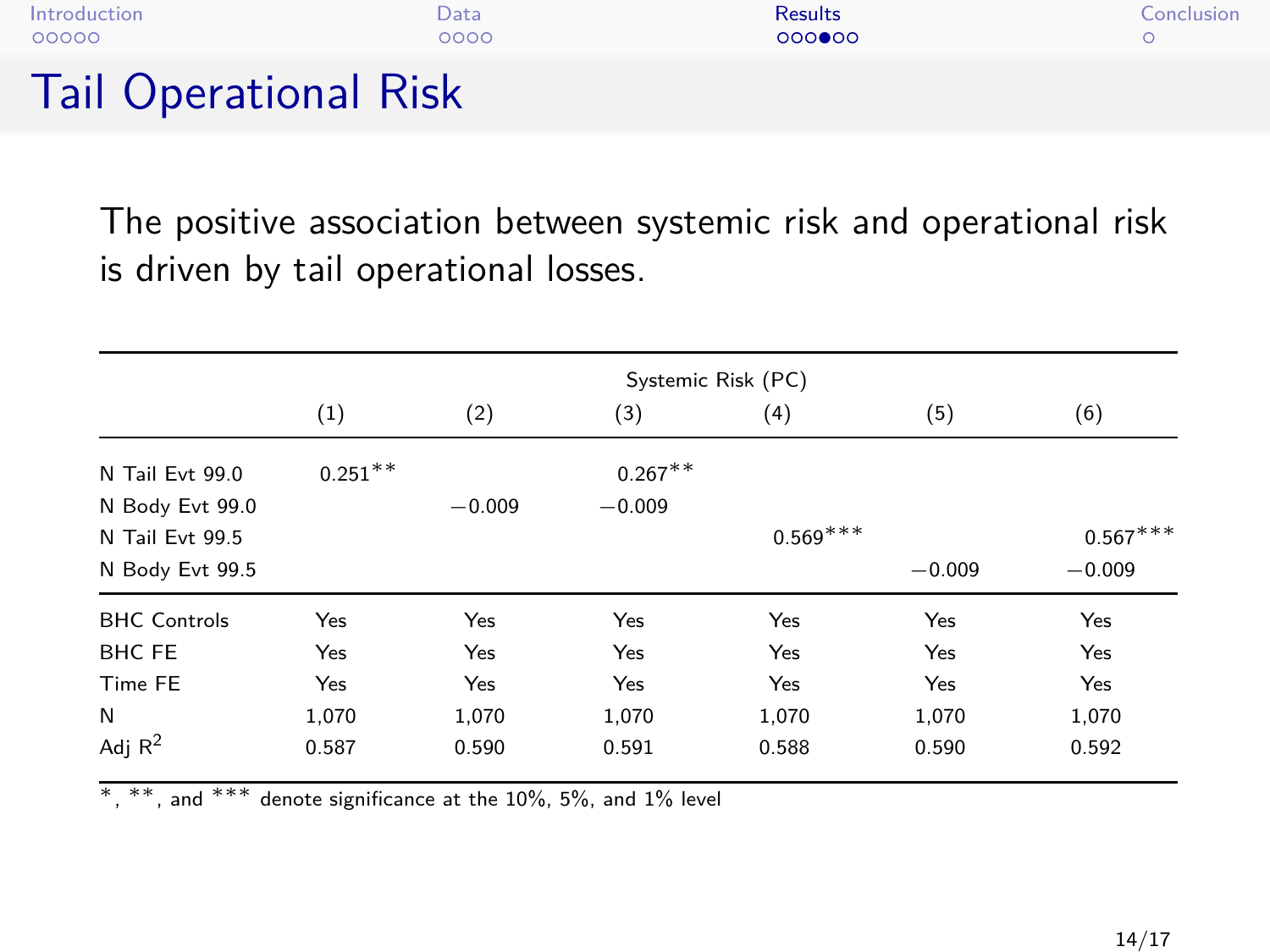| Introduction<br>00000 |                          | Data<br>0000 | <b>Results</b><br>0000000 | Conclusion |
|-----------------------|--------------------------|--------------|---------------------------|------------|
| .                     | <b>Contract Contract</b> |              |                           |            |

### Macroeconomic Environment

The positive association between systemic risk and operational risk is particularly pronounced in adverse macroeconomic conditions.

|                               | Systemic Risk (PC) |            |            |            |
|-------------------------------|--------------------|------------|------------|------------|
|                               | (1)                | (2)        | (3)        | (4)        |
| Ln(OpLoss)                    | $0.070^{***}$      | $0.031***$ | $0.062***$ | $-0.026$   |
| <b>Financial Crisis</b>       | $0.134***$         | $0.123***$ |            |            |
| Financial Crisis * Ln(OpLoss) |                    | $0.084***$ |            |            |
| ME Index                      |                    |            | $0.006***$ | $0.006***$ |
| ME Index * Ln(OpLoss)         |                    |            |            | $0.004***$ |
| <b>BHC Controls</b>           | Yes                | Yes        | Yes        | Yes        |
| <b>BHC FE</b>                 | Yes                | Yes        | Yes        | Yes        |
| Time FE                       | No                 | No         | No         | No         |
| N                             | 1,070              | 1,070      | 1,070      | 1,070      |
| Adj $\mathbb{R}^2$            | 0.569              | 0.576      | 0.645      | 0.668      |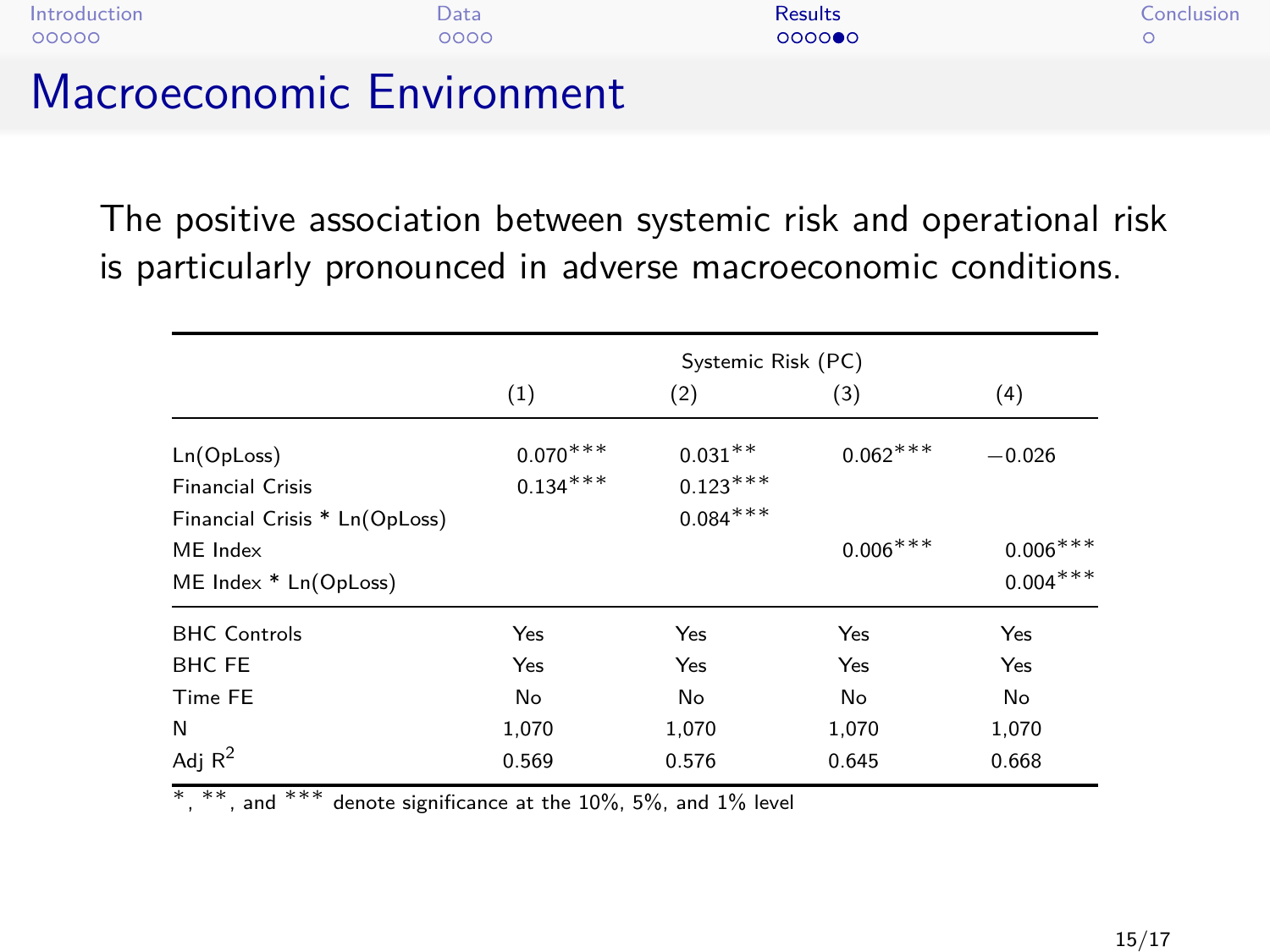| $DHC$ $D_{\text{intra}}$ |      |         |            |
|--------------------------|------|---------|------------|
| 00000                    | ററററ | 00000   |            |
| Introduction             | Data | Results | Conclusion |

BHC Distance to Default

The positive association between systemic risk and operational risk is more pronounced for BHCs closer to distress.

|                          | Systemic Risk (PC) |            |            |            |
|--------------------------|--------------------|------------|------------|------------|
|                          | (1)                | (2)        | (3)        | (4)        |
| Ln(OpLoss)               | $0.065***$         | $0.115***$ | $0.069***$ | $0.036***$ |
| Inv Z-Score              | 0.000              | $-0.000$   |            |            |
| Inv Z-Score * Ln(OpLoss) |                    | $0.002**$  |            |            |
| PD                       |                    |            | $1.892***$ | $1.594***$ |
| PD * Ln(OpLoss)          |                    |            |            | $2.628***$ |
| <b>BHC Controls</b>      | Yes                | Yes        | Yes        | Yes        |
| <b>BHC FE</b>            | Yes                | Yes        | Yes        | Yes        |
| Time FE                  | Yes                | Yes        | Yes        | Yes        |
| N                        | 1,030              | 1,030      | 1,065      | 1,065      |
| Adj $R^2$                | 0.602              | 0.610      | 0.650      | 0.679      |